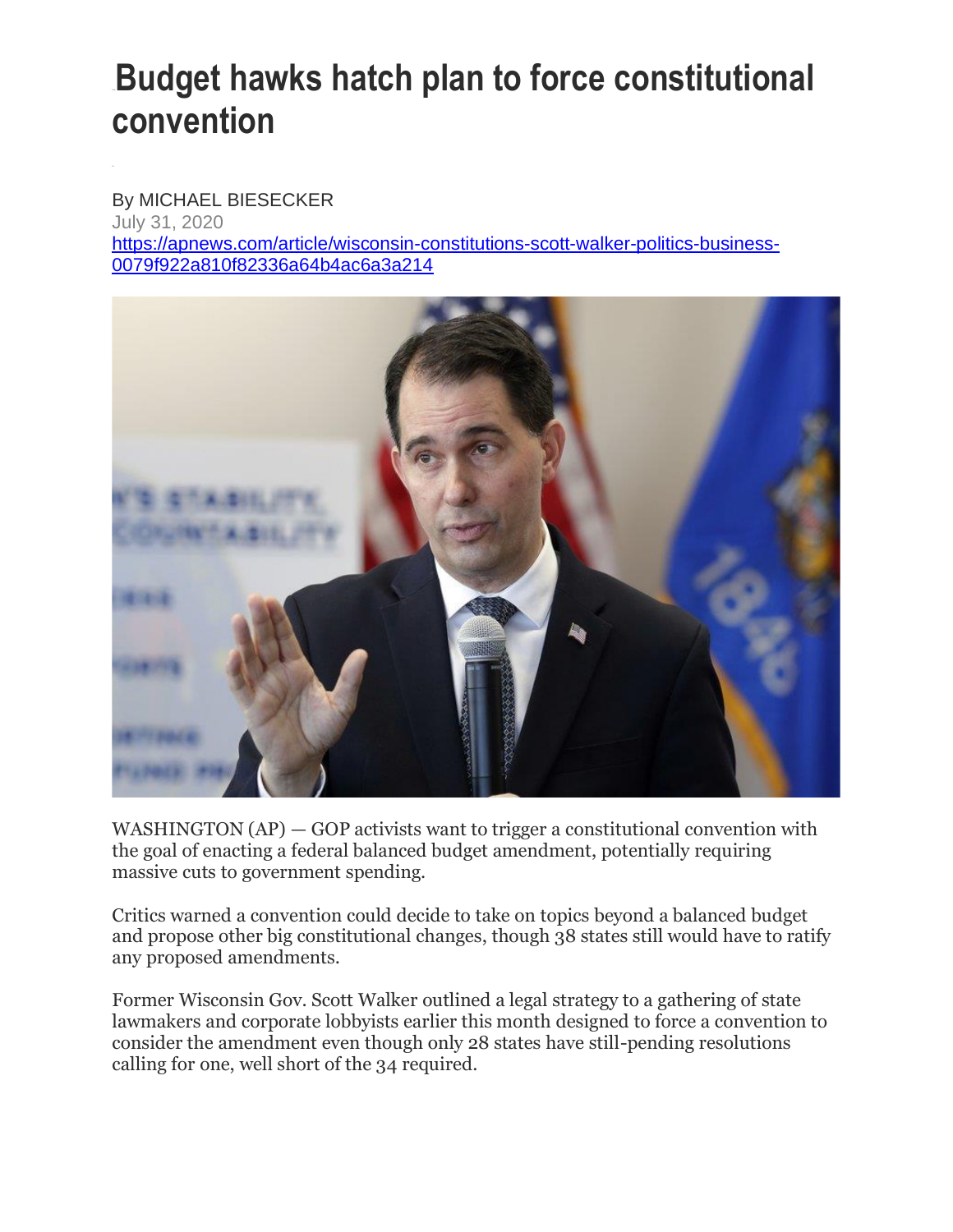The event was part of the annual meeting of the American Legislative Exchange Council, a corporate-backed group that facilitates conservative and pro-business legislation, which was held online due to the risk posed by COVID-19.

In a [video](https://www.alec.org/article/four-paths-to-a-state-drafted-voter-ratified-u-s-balance-budget-amendment-bba/) of the July 21 session led by Walker and posted by ALEC, Walker lamented the ballooning federal debt of more than \$26.5 trillion, conceding the figure has continued to grow under both Democratic and Republican administrations.

"It's just more and more spending," said Walker, who unsuccessfully sought the GOP nomination for president in 2016. "We've got to do something about that. That's why we need a balanced budget amendment. We need it now more than ever, and we need it before it's too late."

It's unclear how many state legislators listened to Walker's presentation or support the idea. But Ohio Senate Majority Leader Matt Huffman, a Republican who participated in the discussion, said he would work to build support in his state for a lawsuit seeking to convene a constitutional convention.

Walker is the latest in a long line of Republicans pressing for a constitutional amendment requiring the federal budget be in balance. In 2018, the GOP-controlled House of Representatives [voted](https://www.govtrack.us/congress/votes/115-2018/h138) 233 to 184 in favor of it, but failed to reach the twothirds margin required to send an amendment for potential ratification by threequarters of the states.

"What we see is that politicians in Washington are incapable, regardless of party, of ultimately getting the job done when it comes to a balanced budget amendment," Walker said. "So, thankfully, our founders presented another way to do this, and that is through the states."

The new plan, presented during the ALEC workshop with a [PowerPoint](https://letusvoteforbba.org/app/uploads/2020/07/D-34-States-v.-Congress-Taskforce-Solution-MJ.pdf)  [presentation](https://letusvoteforbba.org/app/uploads/2020/07/D-34-States-v.-Congress-Taskforce-Solution-MJ.pdf) from conservative activist David Biddulph, is to take the 28 state resolutions seeking a balanced budget amendment and combine them with six state resolutions passed over the last two centuries generally seeking a constitutional convention. The oldest of those was a resolution passed by New York in 1789, according to a [2018 article](https://fedsoc.org/commentary/publications/counting-to-two-thirds-how-close-are-we-to-a-convention-for-proposing-amendments-to-the-constitution) on the conservative Federalist Society's website by constitutional scholar Robert G. Natelson.

Biddulph proposed recruiting state attorneys general to file a legal order demanding that Congress recognize the 34 state resolutions and convene a constitutional convention. If Congress refuses, the AGs would sue in federal court.

Walker declined an interview request from AP, referring questions to Biddulph.

Biddulph, co-founder of a [Florida-based group](https://letusvoteforbba.org/) called Let Us Vote for a Balanced Budget Amendment, said Wednesday the lawsuit to trigger a constitutional convention could be the best shot of advancing his signature issue.